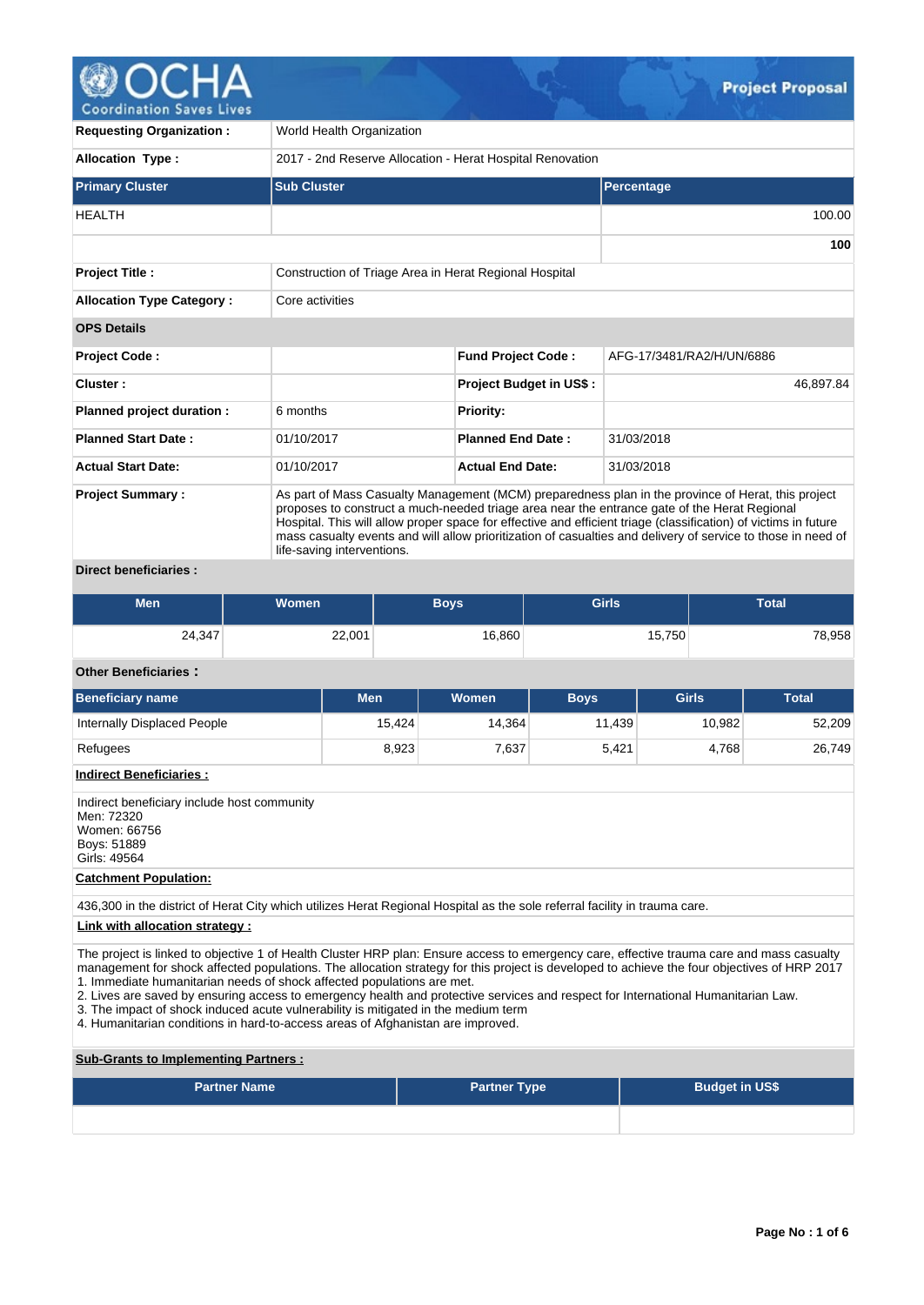#### **Other funding secured for the same project (to date) :**

| <b>Other Funding Source</b> | <b>Other Funding Amount</b> |
|-----------------------------|-----------------------------|
| World Health Organization   | 5,000.00                    |
|                             | 5,000.00                    |

# **Organization focal point :**

| <b>Name</b>       | <b>Title</b>                                  | Email             | Phone      |
|-------------------|-----------------------------------------------|-------------------|------------|
| Dr Dauod Altaf    | Acting Team Leader<br><b>Emergency Health</b> | altafm@who.int    | 0782200342 |
| Hadi Khosbeen     | <b>Financial Assistance</b>                   | khosbeenh@who.int | 0782200364 |
| Mamraj Sharma     | Administrative Officer                        | sharmam@who.int   | 078585777  |
| <b>BACKGROUND</b> |                                               |                   |            |

### **1. Humanitarian context analysis**

Afghanistan has one of the longest protracted emergencies with increasing severity from conflict It also remains exposed to frequent natural disasters and the resulting mass population movement. The conflicts have had direct impact on the health status of affected populations, both physically and mentally, as they affect the ability and capacity of health care service to provide life-saving provision. The same geographical areas affected by conflict are regularly exposed to natural disasters (Hazards) and having highly vulnerable population with limited access (White areas) to basic services and inadequate capacity to face the crisis. This makes the population in those areas at a very high risk for weapon wounds, injuries due to natural disasters, outbreaks of infectious diseases, maternal and childhood diseases and mental health problems.

While Herat had been a relatively peaceful province, the recent upsurge of violence and conflict in the region has significantly impacted the security in Herat, including the capital city. In the last two months 3 major suicide attacks shook the city with hundreds of civilian casualties resulted. The recent attack inside a mosque left over 30 dead and around 100 injured. Herat Regional Hospital (HRH) located in the center of Herat City is not only covering for Herat Province but as regional center is serving four provinces including Ghor, Badghis and Farah as some of the most conflict affected high priority area bringing hundreds of weapon wounded referrals to the hospital. The hospital delivers specialized tertiary level health services to the people of Herat, Badghis, Ghor, Farah and Nimroz provinces. The Hospital was initially designed for 200 beds. In view of the mounting needs it was later extended to 400 beds and as then further expanded to 650 beds. The hospital, on average, receives between 1000-1500 OPD and IPD patients per day. While ideally the bed occupancy should be kept around 75-80% in order to maintain a high level of preparedness for any incident when large number of patients may need to be served, the bed occupancy rate in the hospital has continuously remained above 100%. In most cases, it has been more than 120%.

Mass casualty Management (MCM) initiative was introduced and plan was developed in 2015. The plan has been reviewed in 2016 in Herat city and again reviewed in Kabul in May 2017. Both revisions realize that MCM plan was not implemented properly in Herat Regional Hospital as it was planned. And gaps were identified in regards to space, equipment/supplies, OPD management, emergency room structure, staff rotation, human resources, linkage with relevant departments such as (blood bank , Herat ambulance) and other sectoral partners. Based on the latest MCM plan review and in the aftermath of the recent mosque attack in the city and simultaneous visit of the HC to Herat, the establishment of a triage area in the hospital was identified as complimentary to ongoing efforts to strengthen the preparedness and response capacity of the Regional Hospital to mass casualty incidents. Thus, WHO in consultation with the PHD and HRH assessed has designed a plan for establishment of a triage area in the hospital.

#### **2. Needs assessment**

While Herat had been a relatively peaceful province, the recent upsurge of violence and conflict in the region has significantly impacted the security in Herat, including the capital city. In the last two months 3 major suicide attacks shook the city with hundreds of civilian casualties resulted. The recent attack inside a mosque left over 30 dead and around 100 injured. Herat Regional Hospital (HRH) located in the center of Herat City is not only covering for Herat Province but as regional center is serving four provinces including Ghor, Badghis and Farah as some of the most conflict affected high priority area bringing hundreds of weapon wounded referrals to the hospital. The hospital delivers specialized tertiary level health services to the people of Herat, Badghis, Ghor, Farah and Nimroz provinces. The Hospital was initially designed for 200 beds. In view of the mounting needs it was later extended to 400 beds and as then further expanded to 650 beds. The hospital, on average, receives between 1000-1500 OPD and IPD patients per day. While ideally the bed occupancy should be kept around 75-80% in order to maintain a high level of preparedness for any incident when large number of patients may need to be served, the bed occupancy rate in the hospital has continuously remained above 100%. In most cases, it has been more than 120%.

#### **3. Description Of Beneficiaries**

The Triage area which is basically designed to serve the initial in-hospital stabilization and triage of victims of mass casualty incidents. Additionally, under normal conditions the area could be used for waiting area of OPD patients and those relatives attending the IPD patients. While the number of mass casualties including traffic accidents in the hospital could be estimated around 3000 per year, there would be an average of 3000 OPD patients and IPD attendants using the waiting area.

#### **4. Grant Request Justification**

Mass casualty Management (MCM) initiative was introduced and plan was developed in year 2015. The plan has been reviewed in 2016 in Herat city and again reviewed in Kabul in May 2017. Both reviews realized that MCM plan was not implemented properly in Hospital as it was planned. Gaps were identified in regards to space, equipment/supplies, OPD management, emergency room structure, staff rotation, human resources, linkage with relevant departments such as (blood bank , Herat ambulance) and other sectoral partners. While the mass casualty plan is mainly focusing the space, equipment, capacity building and availability of essential staff as major considerations, given the size of the hospital with huge number of weapon wounded patients received from 5 provinces mostly affected by conflict the hospital need space for triage area. For the time being, the hospital do not have that space as under often harsh climatic conditions (hot in summer and cold in winter) the patients could not be triaged in open area and mostly they are rushed to emergency ward with limited space and beds. The triage area will allow adequate space and protection from sun and rain while provide the space for effective and efficient stabilization and triage of the mass casualty incidents.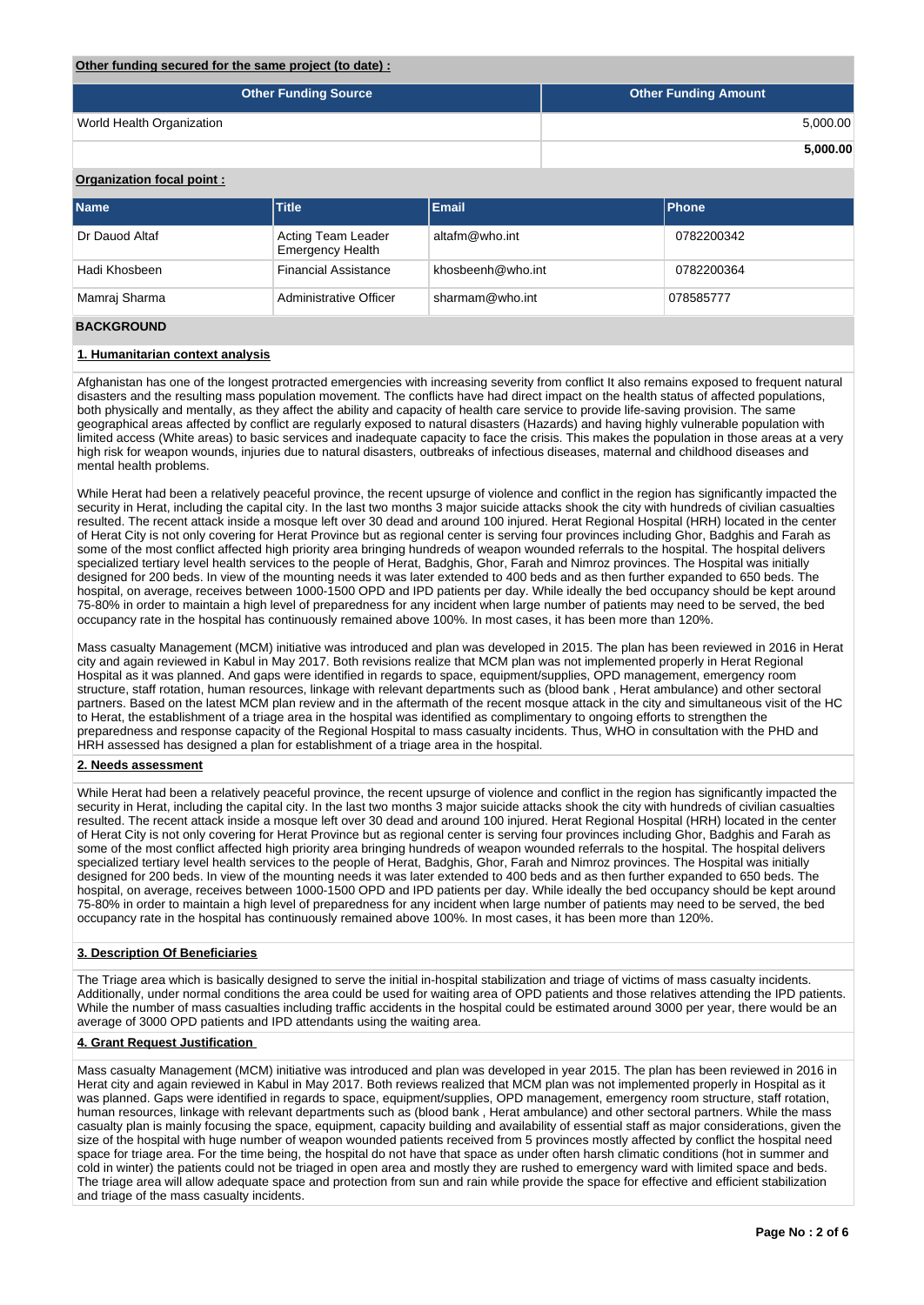# **LOGICAL FRAMEWORK**

#### **Overall project objective**

- provide space for triage of mass casualty incidents

- ensure effective trauma care and mass casualty management for shock affected population

#### **HEALTH**

| <b>Cluster objectives</b>                                                                                                                      | <b>Strategic Response Plan (SRP) objectives</b>                                                                                                                       | <b>Percentage of activities</b> |
|------------------------------------------------------------------------------------------------------------------------------------------------|-----------------------------------------------------------------------------------------------------------------------------------------------------------------------|---------------------------------|
| Objective 1: Ensure access to emergency<br>health services, effective trauma care and<br>mass casualty management for shock<br>affected people | 2017-SO2: Lives are saved by ensuring<br>access to emergency health and protective<br>services and through advocacy for respect of<br>International Humanitarian Law. | 100                             |

**Contribution to Cluster/Sector Objectives :** The triage area will allow adequate space and protection from the sun and rain while it will provide the space for effective and efficient stabilization and triage of the mass casualty incidents. This is in line with ensuring effective trauma care service and mass casualty management for shock affected populations including those affected by conflict.

#### **Outcome 1**

The outcome will be a safe and operational space for stabilization and triage of mass casualty incidents leading the effective life saving trauma care services to weapon wounded patients.

# **Output 1.1 Description**

2000 wounded will receive effective trauma care services at the hospital.

### **Assumptions & Risks**

No deterioration in security situation and BPHS partners continue to provide inpatient services.

Frequent security incidents that may hamper the access (travel and transportation) of staff to deliver the programmes.

Fluctuating insecurity may hamper WHO's efforts to provide services per the planned schedule.

The harsh weather conditions from December – April such as, extreme cold, snow may cause either unavailability of trained/skilled labors staff or a high turnover of project staff which at the end cause delay in project implementation .

Cultural barriers to women participation in the project activities

In addition, due to conflict and ongoing fighting, the project area may receive a high number of IDPs, which may place a burden on proposed activities.

The governmental line ministries are supportive of the proposed activities. The local community remains cooperate.

#### **Indicators**

|                               |                                                   |                                                                                                            | End cycle beneficiaries |              |                   |  | End<br>cycle  |
|-------------------------------|---------------------------------------------------|------------------------------------------------------------------------------------------------------------|-------------------------|--------------|-------------------|--|---------------|
| Code                          | <b>Cluster</b>                                    | <b>Indicator</b>                                                                                           | <b>Men</b>              | <b>Women</b> | <b>Boys</b> Girls |  | <b>Target</b> |
| Indicator 1.1.1               | <b>HEALTH</b>                                     | RA2- Number of provincial hospitals with mass<br>casualty management plan and minimum<br>response capacity |                         |              |                   |  | 1             |
|                               | <b>Means of Verification:</b> Medical records     |                                                                                                            |                         |              |                   |  |               |
| Indicator 1.1.2               | <b>HEALTH</b>                                     | Number of people receiving effective trauma care<br>services.                                              |                         |              |                   |  | 150,000       |
|                               | <b>Means of Verification: Medical records</b>     |                                                                                                            |                         |              |                   |  |               |
| Indicator 1.1.3               | <b>HEALTH</b>                                     | RA2- Number of provincial hospitals with mass<br>casualty management plan and minimum<br>response capacity |                         |              |                   |  |               |
| <b>Means of Verification:</b> |                                                   |                                                                                                            |                         |              |                   |  |               |
| <b>Activities</b>             |                                                   |                                                                                                            |                         |              |                   |  |               |
| Activity 1.1.1                |                                                   |                                                                                                            |                         |              |                   |  |               |
|                               | Pre-project assessment and architectural planning |                                                                                                            |                         |              |                   |  |               |
| Activity 1.1.2                |                                                   |                                                                                                            |                         |              |                   |  |               |
| Construction of Triage area.  |                                                   |                                                                                                            |                         |              |                   |  |               |
| Activity 1.1.3                |                                                   |                                                                                                            |                         |              |                   |  |               |
| Stock and supply triage area. |                                                   |                                                                                                            |                         |              |                   |  |               |
| <b>Additional Targets:</b>    |                                                   |                                                                                                            |                         |              |                   |  |               |
|                               |                                                   |                                                                                                            |                         |              |                   |  |               |
| <b>M&amp;R</b>                |                                                   |                                                                                                            |                         |              |                   |  |               |

**Monitoring & Reporting plan**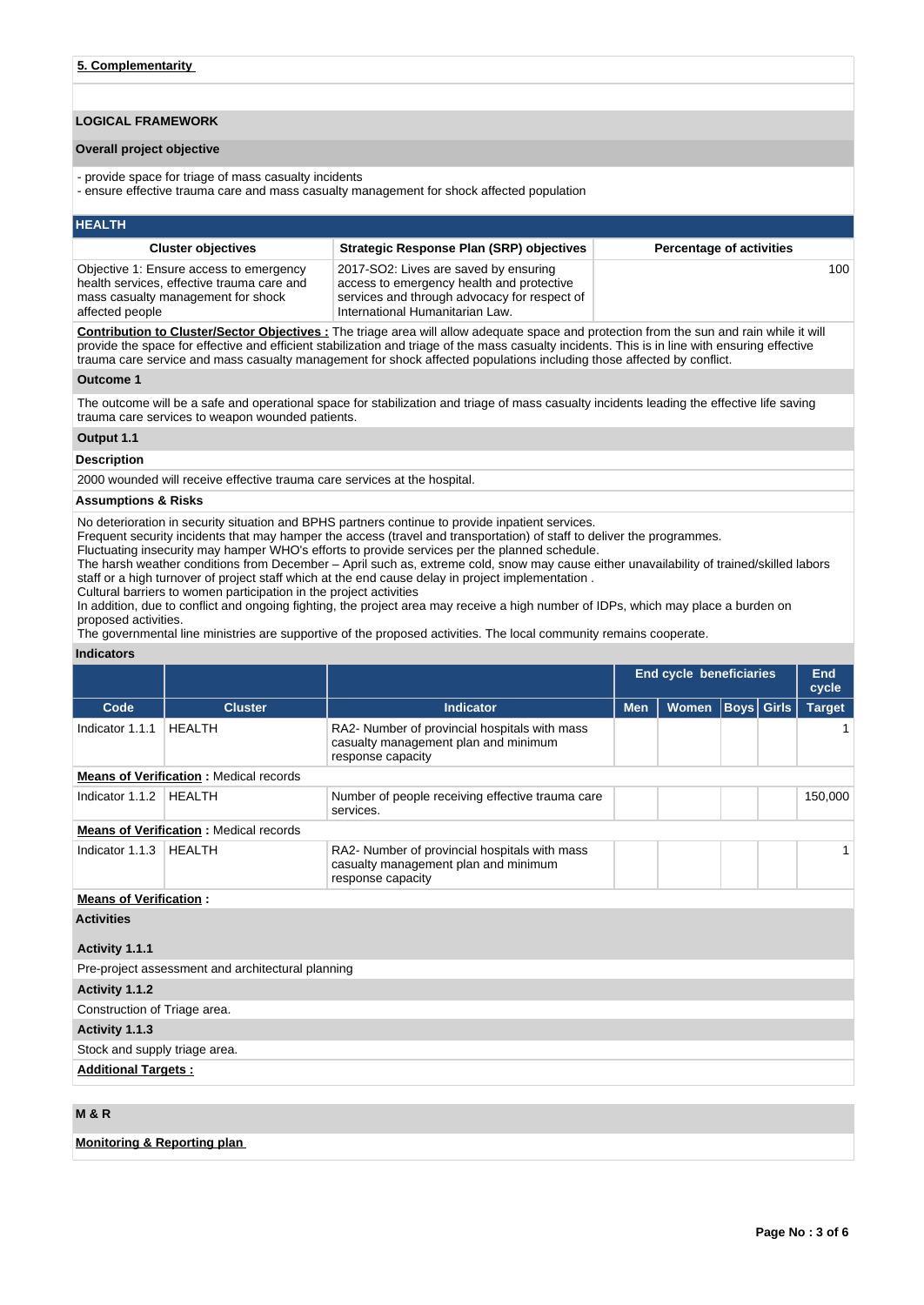Project will be monitored by standard WHO monitoring and reporting methodology on a monthly basis, which is consistent with Health Clusters and OCHA monitoring and reporting mechanism. Regular direct visits from regional focal points will be conducted to verify project activities on a quarterly basis to support reporting periods. During supervision, WHO focal point will assess performance of construction, discuss about their needs, and provide on-the-job training. The project team will use checklists and prepare a brief report after supervision and monitoring visits. Within each facility, the culture of supportive supervision will also be promoted.

#### **Workplan**

| <b>Activitydescription</b>                                        | Year | 1 | $\overline{2}$ | $\overline{\mathbf{3}}$ | $\overline{4}$ |  |  |  |  |   | $\vert 5 \vert 6 \vert 7 \vert 8 \vert 9 \vert 10 \vert 11 \vert 12 \vert$ |   |
|-------------------------------------------------------------------|------|---|----------------|-------------------------|----------------|--|--|--|--|---|----------------------------------------------------------------------------|---|
| Activity 1.1.1: Pre-project assessment and architectural planning | 2017 |   |                |                         |                |  |  |  |  | X | X                                                                          |   |
|                                                                   | 2018 |   |                |                         |                |  |  |  |  |   |                                                                            |   |
| Activity 1.1.2: Construction of Triage area.                      | 2017 |   |                |                         |                |  |  |  |  |   | X                                                                          | X |
|                                                                   | 2018 | X | $\mathsf{X}$   |                         |                |  |  |  |  |   |                                                                            |   |
| Activity 1.1.3: Stock and supply triage area.                     |      |   |                |                         |                |  |  |  |  |   |                                                                            |   |
|                                                                   | 2018 |   | X              | X                       |                |  |  |  |  |   |                                                                            |   |

## **OTHER INFO**

#### **Accountability to Affected Populations**

WHO will focus on a systematic approach for identification of the prioritized needs of community; thus making the best efforts to reflect such intention while planning our activities in line with community's needs. The implementation parts of this objective can be achieved through active and meaningful involvement of community elders in assessing the needs, prioritizing and planning activities, and monitoring and evaluation of interventions. The most in need and vulnerable groups will be encouraged to participate in the process. Contact with Community health workers through the various health, nutrition, WASH and protection interventions including surveillance, capacity and awareness trainings ensure that they provide information to the community and religious leaders to sensitize them on the availability of these services. Awareness campaigns, education sessions and consultation contact time at health facilities would be utilized to communicate the necessary awareness creation among the beneficiaries. Feedback from clients will be collected through the implementation partners as well as during monitoring visits by the team.

Representatives from the community shuras, district governor's office and the provincial governor's office will be involved during the planning, implementation and monitoring stages.

## **Implementation Plan**

Architectural drawing is being done at support a effective and efficient way for the triage area to support the hospital. Construction will take place immediately after approval of the project. Regular monitoring of the progress and standardized supplies will be implemented.

#### **Coordination with other Organizations in project area**

| Name of the organization                                                  | Areas/activities of collaboration and rationale                                                                                                                                                                                  |  |  |  |  |  |
|---------------------------------------------------------------------------|----------------------------------------------------------------------------------------------------------------------------------------------------------------------------------------------------------------------------------|--|--|--|--|--|
| Ministry of Public Health                                                 | PHD as line department representing MoPH at the provincial level,<br>will help in site selection, develop coordination with all stakeholders<br>including governor office, security department and agencies working<br>in Health |  |  |  |  |  |
| <b>Health Cluster</b>                                                     | Coordination at national and provincial level, technical quidance and<br>backstopping                                                                                                                                            |  |  |  |  |  |
| <b>BPHS/EPHS Implementing Agencies</b>                                    | Collaboration in the implementation of the referral system and the<br>improvement of the health services in the province                                                                                                         |  |  |  |  |  |
| <b>OCHA</b>                                                               | Conflict-induced IDPs/ undocumented returnees. Coordination in<br>targeting beneficiaries.                                                                                                                                       |  |  |  |  |  |
| ARCS and ICRC                                                             | Coordinated activities in trauma care                                                                                                                                                                                            |  |  |  |  |  |
| <b>Environment Marker Of The Project</b>                                  |                                                                                                                                                                                                                                  |  |  |  |  |  |
| B+: Medium environmental impact with mitigation (sector guidance)         |                                                                                                                                                                                                                                  |  |  |  |  |  |
| <b>Gender Marker Of The Project</b>                                       |                                                                                                                                                                                                                                  |  |  |  |  |  |
| 2a-The project is designed to contribute significantly to gender equality |                                                                                                                                                                                                                                  |  |  |  |  |  |
| <b>Justify Chosen Gender Marker Code</b>                                  |                                                                                                                                                                                                                                  |  |  |  |  |  |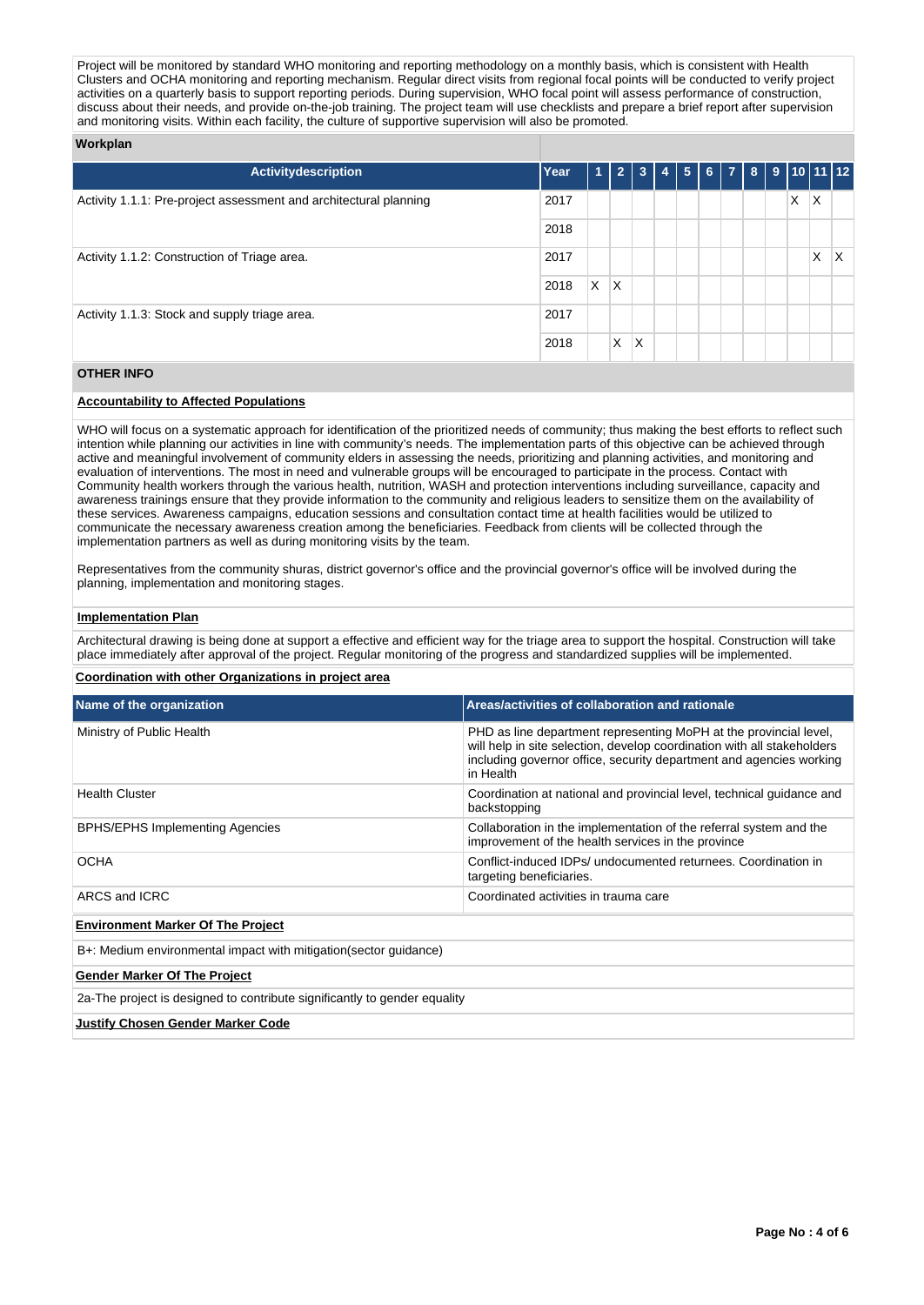The project will address the needs of population affected by physical trauma and deprived of effective emergency trauma care facilities due to conflicts and inadequate capacity. Recently, children and women have become more vulnerable for trauma among the conflict affected population. Particularly children are affected by ERWs, pregnant and lactating women would face imminent threats due to their poor living conditions in the displaced location. This project will address the special needs of women and children in terms of emergency trauma care including first aid, stabilization and referral.

The needs assessment was done to identify the high risk areas for conflicts and the information gathered include the breakdown by age and sex distribution of war trauma cases and displaced population. Hence the interventions have been planned according to the need of males, females and children. For example, majority of the trauma cases are (63%) male adults; and around 37% are children (24% increase in 2016) and women thus the activities under trauma care will include the supplies that are specially needed for females and children particularly the items under mass casualty management kits are specially includes clothes, equipment and supplies for females and children. Other standard kits also include necessary supplies for women and children. Training for female mental health staff and rehabilitation staff would be much emphasized. GBV training will be provided to men and women health care worker. GBV training will strengthen role of men in prevention of GBV.

#### **Protection Mainstreaming**

With the ongoing emergency intervention WHO has increased its best practices in protection of beneficiaries. The strictest confidentiality on caseloads and beneficiaries lists will be ensured. Additionally the use of protection check-list from PC, adapted to the intervention in the 16 priority districts and 29 at risk districts will ensure the respect of the four key elements of Protection Mainstreaming.

The extended access that WHO enjoys in all provinces, including Herat will benefit people in hard-to-reach areas to be assisted with lifesaving aid, creating a sphere of confidence that proved to be successful for reaching victims of gender-based violence or persons with disabilities (including mental health problems). Within the Protection Cluster WHO is participating to the development of an standardized training for GBV Treatment Protocol.

Moreover, the principle of "Do No Harm" will be ensured and WHO is committed to sustainable achievement to avoid the rupture of services for the people and to ensure the quality of the services delivered. The treatment of men, women and children will be done through appropriate trained staff and the presence of drugs will ensure the efficiency of the treatment. To ensure the Do No Harm principle, the training of the staff in remote areas will be done to stabilize and treat the patients and ensure a proper referral. Persons with disabilities and elders will be treated by the health workers and referred with the escort person to the health facilities if necessary through the referral system

#### **Country Specific Information**

#### **Safety and Security**

WHO provides security measures according to the Minimum Operating Security Standards (MOSS) and appropriate insurance conditions. Travel to sites is regulated and advised by security advisories obtaining at the time of visit to minimize risk associated with conflict and insecurity situations . WHO will maximize the opportunities that lie within the security management policies to take acceptable risks when warranted and use alternative methods to reduce risks.

## **Access**

WHO has been considered as an impartial partner for health as regarded by the Afghan population. Additionally in conflict areas, health facilities and staff were preserved by both conflicting parties since they don't want to affect access to services. WHO will maximize the opportunities that lie within the security management policies to take acceptable risks when warranted and use alternative methods to reduce risks.WHO maintains a physical presence in the field offices where the project will be implemented with the field staff having access to all the health facilities. Many of the areas targeted in this project are accessible at provincial hospital and district hospitals. Any emerging problematic areas will be dealt with through the existing NGO working in that areas. WHO follows UN staff safety and security regulations.

There is not issue in term of access for the construction project

#### **BUDGET**

| Code         | <b>Budget Line Description</b>      |           | D / S Quantity Unit | cost          | <b>Duration</b><br>Recurran<br>ce | $\frac{9}{6}$<br>charged<br>to CHF | <b>Total Cost</b> |
|--------------|-------------------------------------|-----------|---------------------|---------------|-----------------------------------|------------------------------------|-------------------|
|              | 1. Staff and Other Personnel Costs  |           |                     |               |                                   |                                    |                   |
| <b>NA</b>    | <b>NA</b>                           | <b>NA</b> | $\overline{0}$      | 0.00          | $\mathbf 0$                       | $\mathbf 0$                        | 0.00              |
|              | <b>NA</b>                           |           |                     |               |                                   |                                    |                   |
|              | <b>Section Total</b>                |           |                     |               |                                   |                                    | 0.00              |
|              | 2. Supplies, Commodities, Materials |           |                     |               |                                   |                                    |                   |
| 2.1          | Supply and construction             | D         | 1                   | 43,82<br>9.76 | $\mathbf{1}$                      | 100.00                             | 43,829.76         |
|              | Please see BoQ                      |           |                     |               |                                   |                                    |                   |
|              | <b>Section Total</b>                |           |                     |               |                                   |                                    | 43,829.76         |
| 3. Equipment |                                     |           |                     |               |                                   |                                    |                   |
| <b>NA</b>    | <b>NA</b>                           | <b>NA</b> | $\overline{0}$      | 0.00          | $\mathbf 0$                       | $\mathbf 0$                        | 0.00              |
|              | <b>NA</b>                           |           |                     |               |                                   |                                    |                   |
|              | <b>Section Total</b>                |           |                     |               |                                   |                                    | 0.00              |
|              | 4. Contractual Services             |           |                     |               |                                   |                                    |                   |
| <b>NA</b>    | <b>NA</b>                           | <b>NA</b> | $\mathbf 0$         | 0.00          | 0                                 | 0                                  | 0.00              |